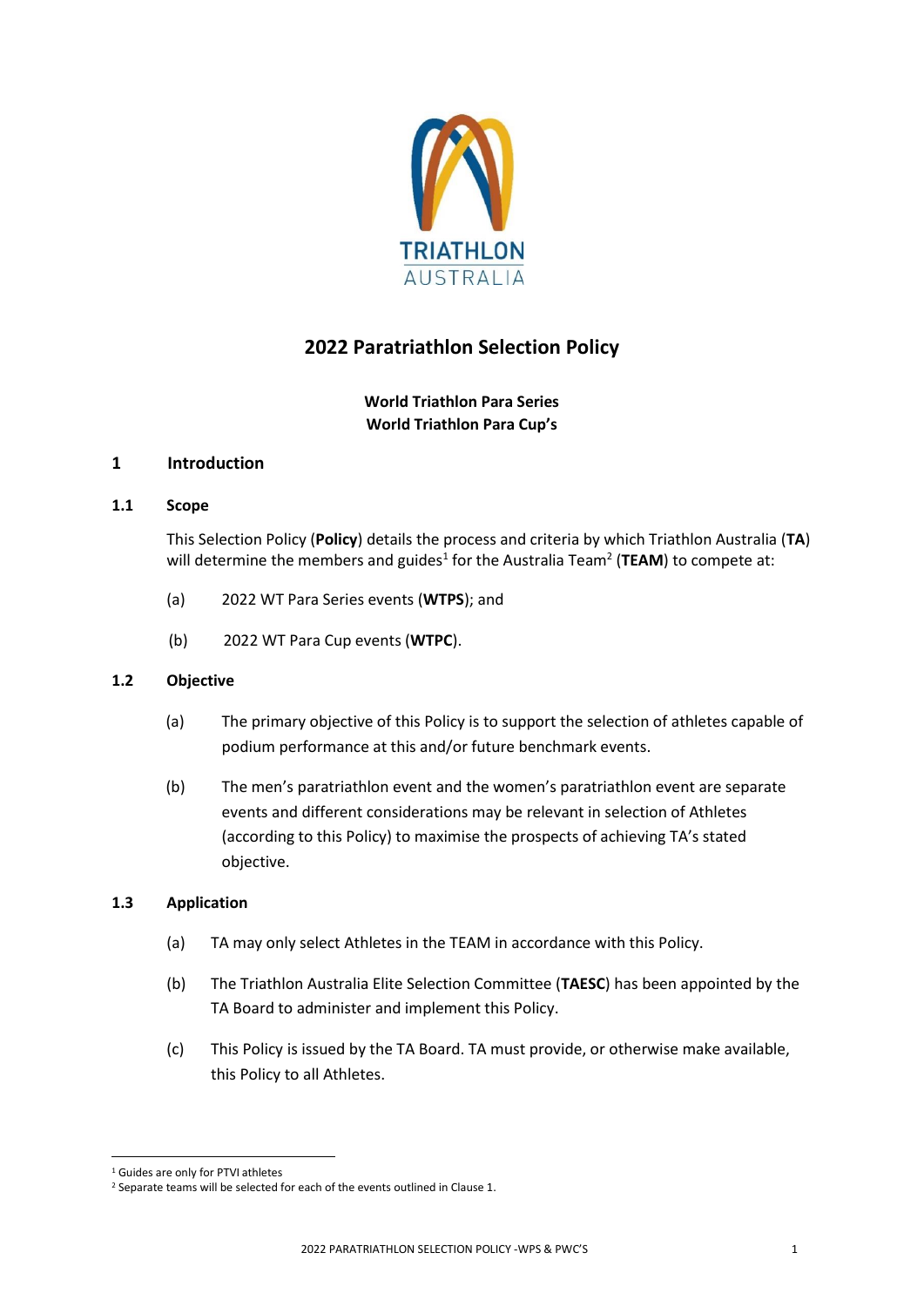- (d) If any TA position is unavailable to fulfil his/her role as described in this Policy, the TA Board may authorise a delegate to fulfil this role.
- (e) World Triathlon (**WT**) determines eligibility criteria and competition rules for all WT events. Selection according to the terms of this Policy will not qualify an athlete for participation in the TEAM if the athlete is not eligible according to the applicable WT eligibility rules.
- (f) Under the current rules, entry to events listed in **clause 1.1** is accepted only through nomination from the National Federation, being TA.

# **2 Eligibility**

TA will not select an Athlete unless, as at the Selection Date, TA is satisfied on reasonable grounds that the Athlete:

- (a) is a current member of TA;
- (b) meets the eligibility requirements for citizenship as determined by the Australian Government;
- (c) satisfies all WT Rules;
- (d) is not serving any current sanctions; and
- (e) if requested by the National Performance Director (**NPD**), agree to and sign the 2022 TA Athlete Agreement prior to confirmation of acceptance of TEAM selection.
	- i. Any selected member of the TEAM not willing to sign the 2022 TA Athlete Agreement may be excluded from the TEAM, and replaced as per the Policy.

If there is any doubt regarding eligibility to compete for Australia, Athletes must contact the Chief Executive Officer (**CEO**) of TA for clarification.

# **3 Qualification of Athlete Quota Positions**

- **3.1** TA may only select Athletes to the TEAM where, under the WT Competition Qualification Criteria, WT has awarded TA Athlete quota positions.
- **3.2** TA may not select more Athletes than are permitted under the WT Competition Qualification Criteria.
- **3.3** Neither this Policy nor WT requires TA to select the maximum number of athletes to the TEAM.
- **3.4** For the avoidance of doubt, all selections are pending TA receiving the necessary quota/the athlete being allocated a start position by WT.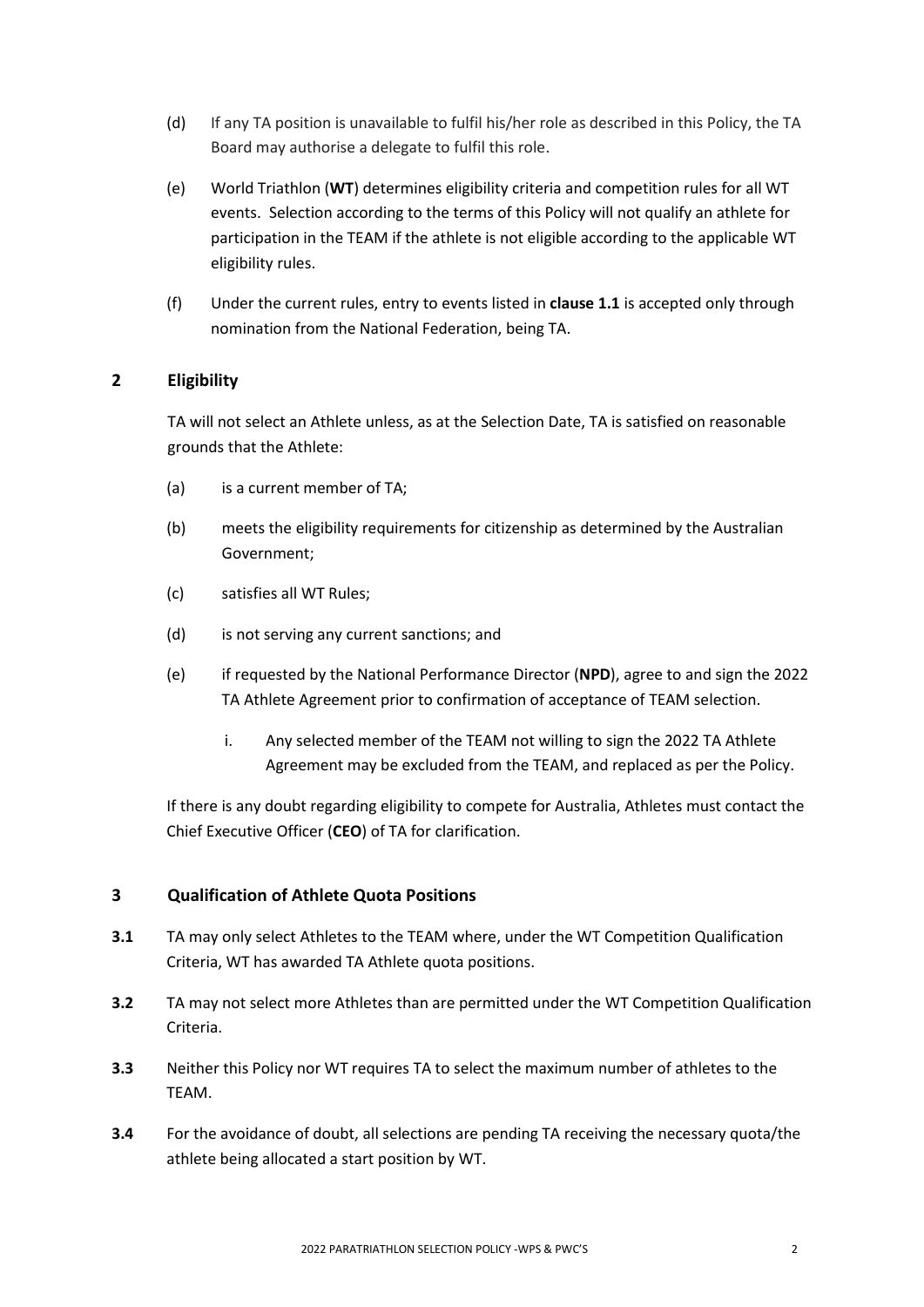**3.5** Any invitation positions (and application to WT) will be prioritised by the TAESC or NPD.

## **4 Nomination Procedure**

- **4.1** Nominations from relevant athletes for WTPS and WTPC Events will be requested via email by TA on the Friday leading into the seventh (7) week prior to race date.
- **4.2** Athletes will have seven (7) days (until the following Friday at 5pm AEST) to complete the online nomination indicating their desire to start the WTPS/WTPC Event.
- **4.3** Athletes must complete the online nomination form (distributed at the relevant time in line with **clause 4.1**). Acceptance of late nominations is at the sole discretion of the NPD.
- **4.4** All athletes, including those who have received automatic selection and who had their 2022 Individual Athlete Competition Plan (**IACP**) approved by NPD, are required to confirm their nomination for WTPS and WTPC Events when requested. For the removal of doubt, 2022 IACP approval **does not** confirm nomination for individual events.

## **5 Selection Process**

- **5.1** Athletes may only be considered for selection via the following:
	- (a) Automatic selection; or
	- (b) Discretionary selection.
- **5.2** An Athlete can achieve automatic selection if they meet the following criteria:
	- (a) Athletes will be automatically selected where there are sufficient start positions for ALL nominating in the same class and gender.
	- (b) In the case where there are insufficient start positions for all athletes under consideration in the same class and gender ALL athlete/s to be selected in that class and gender will be selected by discretion.
- **5.3** Any remaining position/s not selected automatically, will be selected via discretionary selection:
	- (a) In exercising its discretion in selecting positions for WTPS races, the TAESC may (in its absolute discretion) consider any matter it deems relevant in meeting the primary objective outlined in **clause 1.2**. This discretion is absolute and need not be exercised.
	- (b) In exercising its discretion in selecting positions for WTPC races, the NPD may (in its absolute discretion) consider any matter it deems relevant in meeting the primary objective outlined in **clause 1.2**. This discretion is absolute and need not be exercised.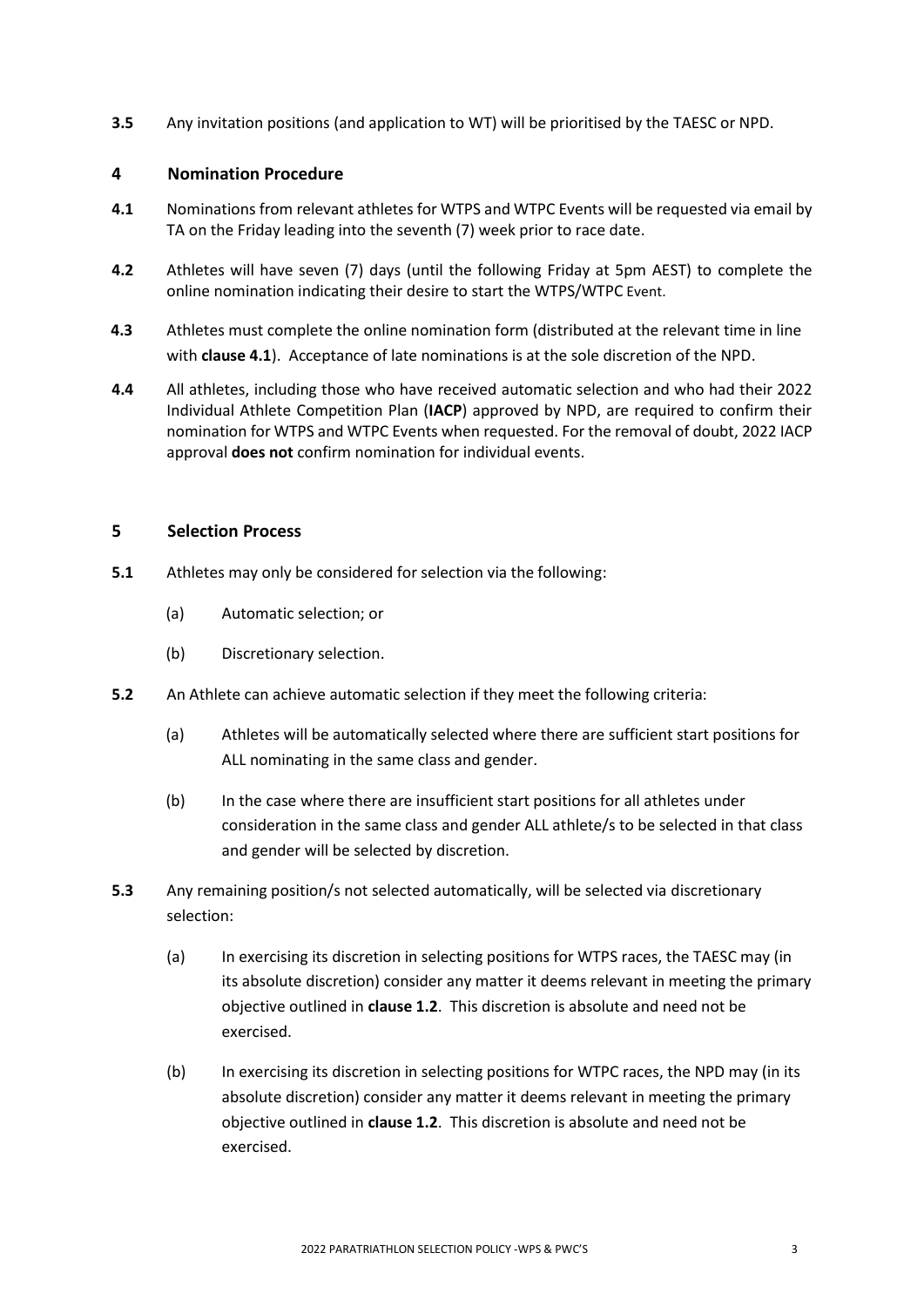- **5.4** The TAESC/NPD reserves the right to use the WT substitution and/or withdrawal rules in order to maximise the potential of any athletes selected in the TEAM by nominating the highest WT ranked Australian athlete not selected for that event and making the substitution and/or withdrawal according to the rules.
- **5.5** Once a PTVI Athlete has been selected, the TAESC/NPD may consider the selection of that athlete's guide in the TAESC/NPD's absolute discretion:
	- (a) In exercising discretion in selecting athlete's guides, the TAESC/NPD can consider any matter it deems relevant.
	- (b) In the event of the withdrawal of a selected PTVI athlete the selected guide will be automatically withdrawn unless they are subsequently selected to guide a replacement athlete.
	- (c) A guide may be changed up to 24 hours before the start of the race. Decisions regarding a change of guide after the announcement of selected athletes may be made by the TAESC/NPD.

# **6 Reserve Athletes**

- **6.1** The TAESC/NPD may identify additional Athletes of each gender as Reserve Athletes.
- **6.2** In exercising its discretion to select Reserve Athletes, the TAESC/NPD may (in its absolute discretion) consider any relevant matter.
- **6.3** Reserves may be ranked by the TAESC/NPD and will only be chosen from among eligible Athletes.
- **6.4** Athletes selected as a Reserve according to this Policy will not be members of the TEAM unless they replace a TEAM member by operation of this Policy OR additional quota spots become available from WT.

# **7 Team Membership Conditions**

- **7.1** On selection to the TEAM, all Athletes, including named Reserve Athletes, must comply with the TA's Standard [Event/Team Representation Continuing Form, Fitness and Medical](http://www.triathlon.org.au/Assets/Triathlon+Australia+Digital+Assets/Athlete+Fitness+and+Medical+Obligations.pdf)  [Assessment Obligations,](http://www.triathlon.org.au/Assets/Triathlon+Australia+Digital+Assets/Athlete+Fitness+and+Medical+Obligations.pdf) dated November 2018.
- **7.2** If an Athlete does not meet either the requirements or obligations set out in TA's Standard Event/Team Representation Continuing Form, Fitness and Medical Assessment Obligations, TA may, via the discretion of the NPD, exclude the Athlete from the selected Athletes and nominate a Reserve Athlete to replace the withdrawn Athlete.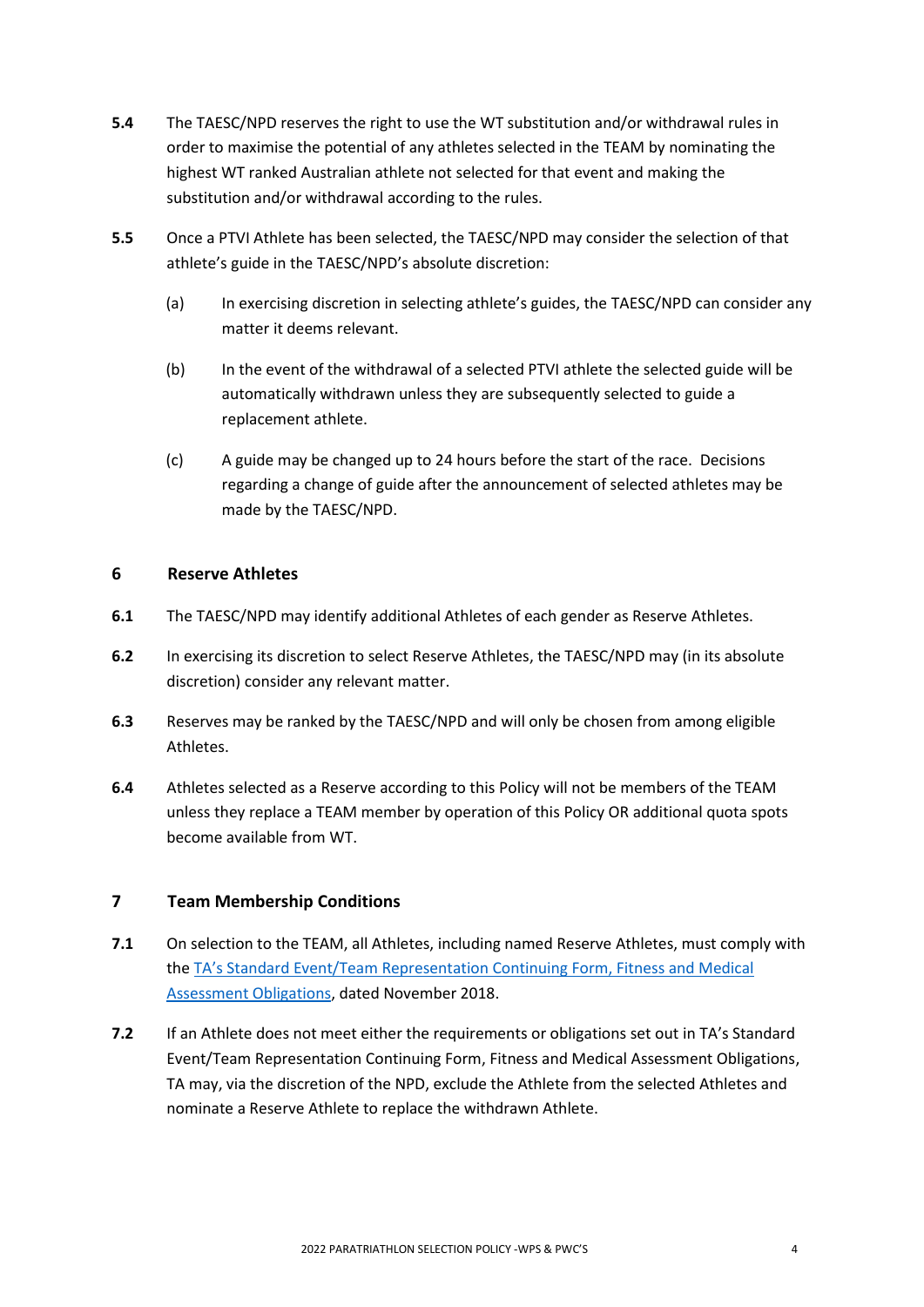## **8 Funding**

Athletes in the TEAM will be funded in line with the 2022 Athlete Agreement or at the discretion of the NPD.

## **9 Appeals**

An Eligible Athlete, who is not selected, may appeal that decision, under th[e Triathlon](http://www.triathlon.org.au/Assets/Triathlon+Australia+Digital+Assets/2017+Triathlon+Australia+Appeals+Policy.pdf)  [Australia Appeals Policy,](http://www.triathlon.org.au/Assets/Triathlon+Australia+Digital+Assets/2017+Triathlon+Australia+Appeals+Policy.pdf) dated 2017.

## **10 Amendments**

The interpretation of this Policy is the sole province of the TA Board. This Policy may be amended at any time by TA if TA is of the opinion that such an amendment is necessary as a result of any change in WT guidelines, or to give effect to the Policy following discovery of a drafting error or oversight, or for any other reason determined to be in the best interests of TA by TA. TA is, and shall not be, responsible or liable in any way to any one as a result of any such amendment. Any amended Policy will be distributed by TA by email to all eligible Athletes and/or posted on the TA website.

## **11 Governing Law**

This Policy is governed by the laws of the State of New South Wales.

#### **12 Policy Enquiries**

It is the athlete's responsibility to read and understand this Policy (and other supporting documents and/or policies).For further clarification relating to this Policy, queries should be directed to the Paratriathlon Lead.

## **13 Definitions**

In this Selection Policy, the following words and phrases have the following meanings:

- **13.1 Automatic Selection** the process of choosing athletes for selection by reason of performance as described in **clause 5.2.**
- **13.2 Discretionary Selection** the process of choosing athletes for selection at the discretion of the TAESC/NPD as described in **clause 5.3.**
- **13.3 IACP** Individual Athlete Competition Plan.
- **13.4 NPD** National Performance Director and/or their nominated delegate.
- **13.5 Selection** *-* describes the process by which the TAESC/NPD may consider the performance of an Athlete, apply its expert opinion, and determine whether the Athlete meets the objective of this Policy.